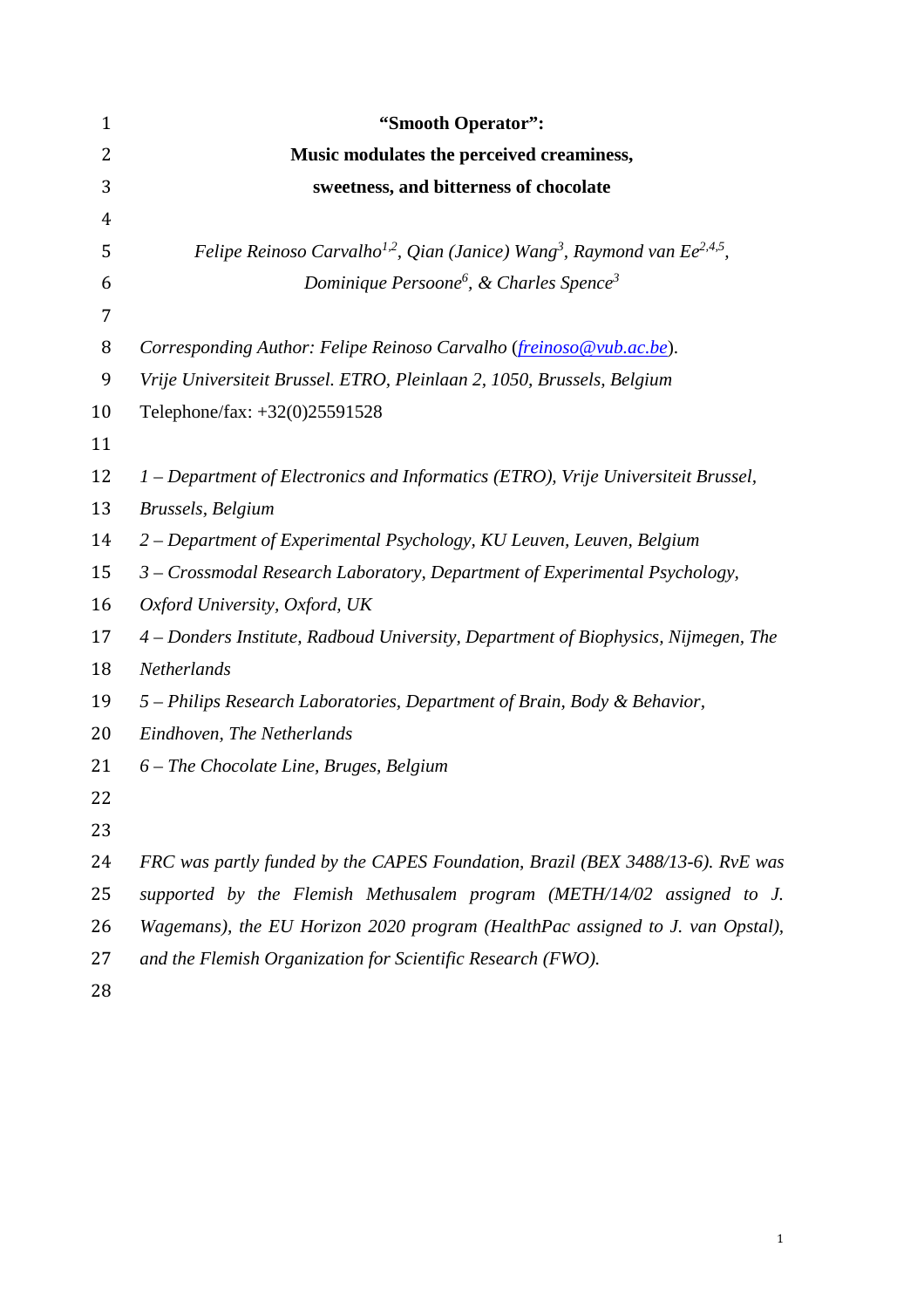**Abstract**

 There has been a recent growth of interest in determining whether sound (specifically music and soundscapes) can enhance not only the basic taste attributes of food and beverage items (such as sweetness, bitterness, sourness, etc.), but also other important components of the tasting experience such as crunchiness, creaminess, and/or carbonation. In the present study, participants evaluated the perceived creaminess of chocolate. Two contrasting soundtracks were produced with such texture- correspondences in mind, and validated by means of a pre-test. The participants tasted the same chocolate twice, each time listening to one of the soundtracks. The 'creamy' soundtrack was shown to enhance the perceived creaminess and sweetness of the chocolates when compared to the 'rough' soundtrack. Moreover, while the participants preferred the creamy soundtrack, this difference did not appear to affect their overall enjoyment of the chocolates. Interestingly, and in contrast with previous similar studies, these results demonstrate that in certain cases, sounds can have a perceptual effect on gustatory food attributes without necessarily altering the hedonic experience.

 *Keywords: taste, sound, music, chocolate, crossmodal correspondences, multisensory perception.*

- 
-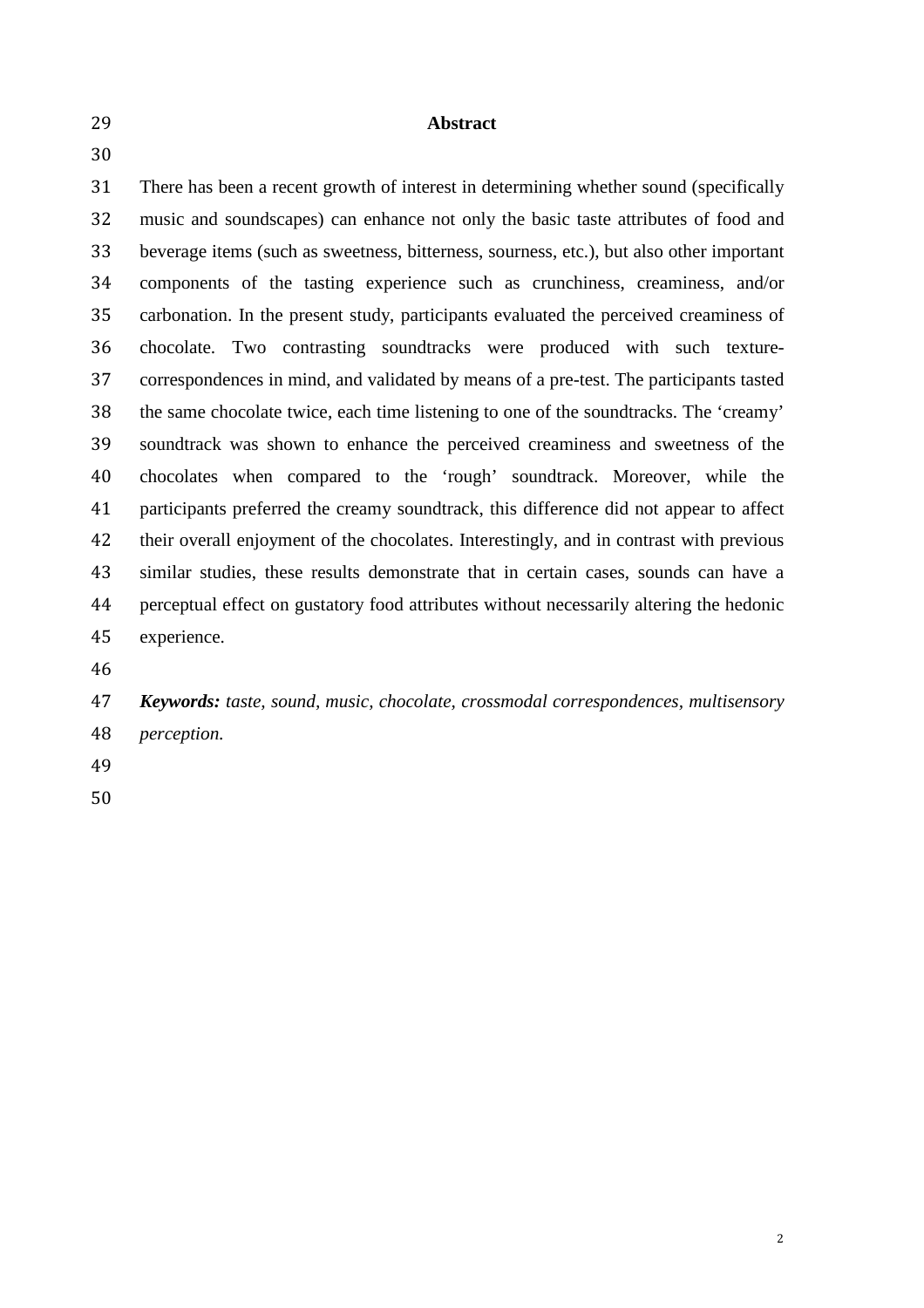#### **1. Introduction**

 The sound and/or noise in those places where we eat and drink - such as restaurants and bars - can affect our perception of taste and flavor (see Spence, 2012; Stafford et al, 2012; Spence, Michel, & Smith, 2014, for reviews). Furthermore, chefs and a number of other food industry professionals have recently become increasingly interested in the latest scientific findings regarding multisensory flavor perception. As such, a number of them are starting to utilize such insights in order to progressively innovate the design of the multisensory dining experiences that they develop (see Spence, 2015b, for a review). Studies assessing the influence of the sound of the food itself have revealed that this can add significant value to people's experience of food and drink (e.g., Knight, 2012; Spence & Shankar, 2010; see Spence, 2015a, and Knöferle & Spence, 2012, for reviews). However, it is important to distinguish here between those sounds that are made by the food itself when masticated/consumed (see Spence, 2015a, for a review on the sounds of consumption) and other unrelated sounds and music that may also influence taste/flavor perception.

 The research reported here focuses on how sounds that are unrelated to the food itself can nevertheless still influence people's taste/flavor perception. For instance, recent studies have isolated a number of specific sonic and musical parameters (such as pitch and instrumentation) that can be used to modify tasting experiences, thus adding significant value and pleasure to the consumer's overall eating/drinking experience (e.g., Bronner & Bruhn, 2012; Crisinel et al., 2012; Reinoso Carvalho 2013, 2015a-c, 2016; Wang & Spence 2015a, 2015b, 2016). In particular, Reinoso Carvalho et al. (2015a, 2016) and Crisinel et al. (2012) have both demonstrated that it is possible to compose soundscapes that systematically affect the perceived flavor of food and/or drinks. These studies used soundtracks that had been produced specifically for the purpose of modulating basic taste attributes of food, such as sweetness and/or bitterness (Reinoso Carvalho et al., 2015a; see Spence & Shankar, 2010; Knöferle & Spence, 2012, Knoeferle et al., 2015, for overviews). Recent research has also reported that the more a person likes a sound, the more pleasant a subsequently- presented odor will be experienced (Seo & Hummel, 2011). Moreover, the rated 81 pleasantness of odors can increase in the presence of congruent sounds (Seo et al., 2014). Both of the aforementioned examples clearly have relevance to the assessment of food and drink, since flavor perception involves taste and smell (Spence & Piqueras-Fiszman, 2014). On top of that, similar studies have focused on assessing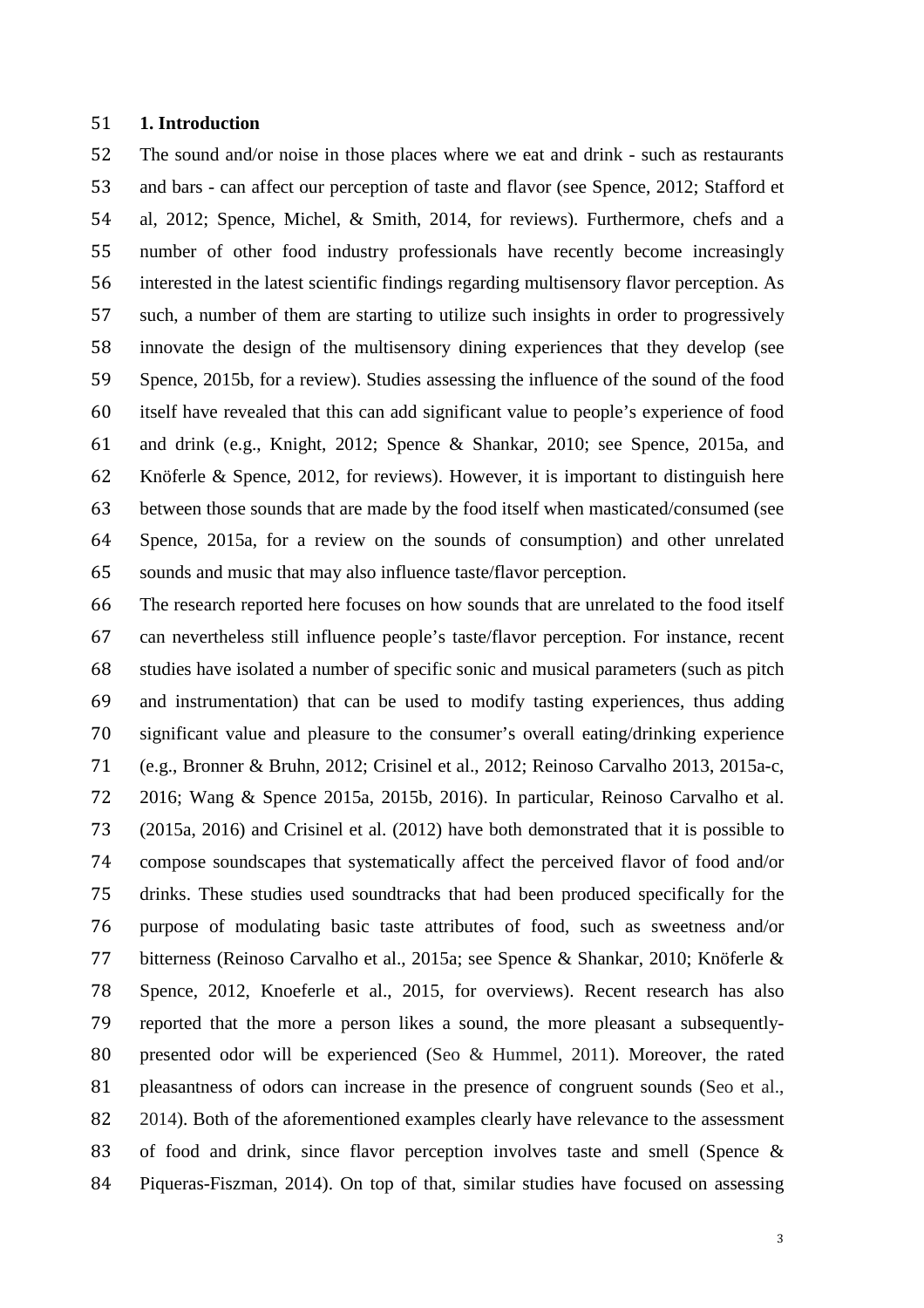how music tends to have an effect in the hedonic and perceptual ratings on tasting experiences, with sound potentially being able to enhance the general enjoyment of food and drinks (i.e., Spence et al., 2013; Kantono et al., 2016; Reinoso Carvalho et al., 2015b). Here, sensation transference has been discussed as an active mechanism in this process. The aforementioned studies argue that the positive feelings that we associate with music end up being transferred towards the pleasure associated to the food or beverages in question (i.e., Reinoso Carvalho et al., 2016; see Cheskin 1972, 92 and Spence 2015c, for an overview on sensation transference).

 As mentioned above, a spate of recent studies have questioned whether sound can enhance basic taste attributes (i.e., sweetness, bitterness, sourness, etc.). Moving forward, there is now a growing interest in determining whether sound can also influence people's perception of other flavor attributes as well (Spence, 2015a). For example, can the presentation of appropriate sounds (that are not necessarily related to eating/drinking) make food/drinks appear more/less crispy, crunchy, creamy, and/or carbonated?

 In the present study, it was hypothesized that specific soundtracks might have an effect on the perceived texture of chocolate, in particular its creaminess. Here it is important to mention that previous similar research has assessed the various different ways in which the perceived texture of food can be altered by the different combinations of sensory stimuli. For instance, round shapes tend to be associated with creaminess (Yorkston & Menon, 2004). Furthermore, differences in the texture of food's surfaces have been shown to potentially alter perceived taste attributes of food, such as its sourness (Slocombe, Carmichael, & Simner, 2015; Fairhurst et al., 2015). Previous research has also shown that sweeter chocolates are usually associated with rounder shapes, whereas bitter chocolates are more commonly matched with angular shapes instead (Ngo, Misra & Spence, 2011; Gallace, Boschin, & Spence, 2011; see Spence & Deroy, 2012, and Bremner et al., 2013, for overviews).

 In the experiment reported here, the participants tasted and rated the same chocolate twice (without knowing that the chocolates were identical), each time under the influence of one of two soundtracks. The soundtracks were produced to evoke either creaminess or roughness (in this case, roughness has being defined as the opposite of creaminess). The production of these soundtracks was based on the published empirical literature. First, the bouba-kiki effect (also known as the "maluma-takete" effect) was taken into consideration as a starting point. People tend to associate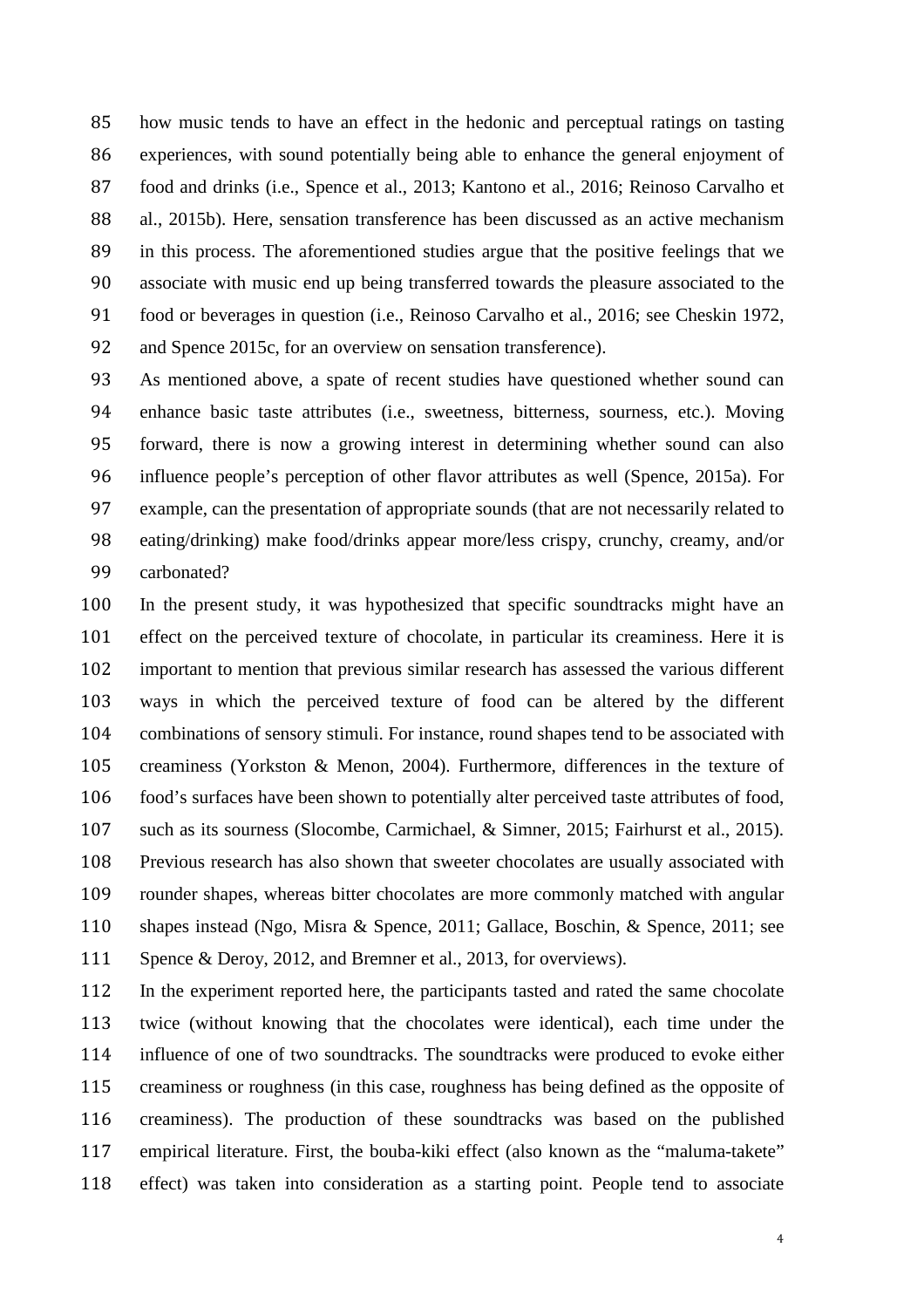round/smooth visual/auditory cues with "bouba"-like words, whereas sharp/rough stimuli may be naturally associated with more "kiki"-like words (Köhler, 1929; Bremner et al., 2013). With this in mind, one might associate purer waveforms with smoothness (bouba/maluma) and more complex waveforms with roughness (kiki/takete). Eitan and Rothschild (2010) also provided some potential musical guidance here. These researchers addressed musical parameters, such as pitch, loudness, timbre, and how they may affect auditory-tactile metaphorical mappings. They found, for example, that a flute's simpler sound wave was rated as smoother 127 than the more complex sound of a violin.

#### **2. Methods**

### **2.1 Participants**

131 116 participants (65 females and 51 males; mean age  $= 35.11$  years,  $SD = 14.49$ ) took part in the experiment, after giving their informed consent. They reported that they did not have a cold or any other known impairment of their sense of smell, taste, or hearing at the time of the study. The participants were informed that they would be tasting chocolates while sometimes listening to different pieces of music. The experiment lasted for approximately 10 minutes.

#### **2.2 Stimuli**

 *Taste Stimuli:* In order to test the effect of the sound stimuli on different types of chocolates, two chocolate formulas were chosen for this study (both milk-free chocolate formulas, with the following basic ingredients: cocoa mass, sugar, cocoa butter and natural vanilla flavor). One formula had 71% cocoa content and the other 80%. Moreover, each formula was presented in two different molds (see Figure 1,  $144$  top)<sup>1</sup>. Therefore, in total, four different chocolate types were available, one for each group of participants (see Figure 1, bottom). The chocolates were developed at The Chocolate Line factory in Bruges, under the supervision of the award-wining Belgian 147 chocolatier Dominique Persoone [\(www.thechocolateline.be\)](http://www.thechocolateline.be/).

<span id="page-4-0"></span><sup>&</sup>lt;sup>1</sup> While designing the chocolate samples, we realized that the only chocolate formulas that wouldn't have significant changes in color would be the ones that do not include milk in their formulas. It was important for us to keep the color of chocolate samples as similar as possible so it did not influence participants' responses. Therefore, we decided to use only cocoa-based formulas. However, prior the definitive choice of cocoa percentages, we performed some pilot studies in order to determine which combination of cacao percentages would be appropriate to use for our experiences. These pilots were developed with professional chocolatiers, and included several different types of formulas.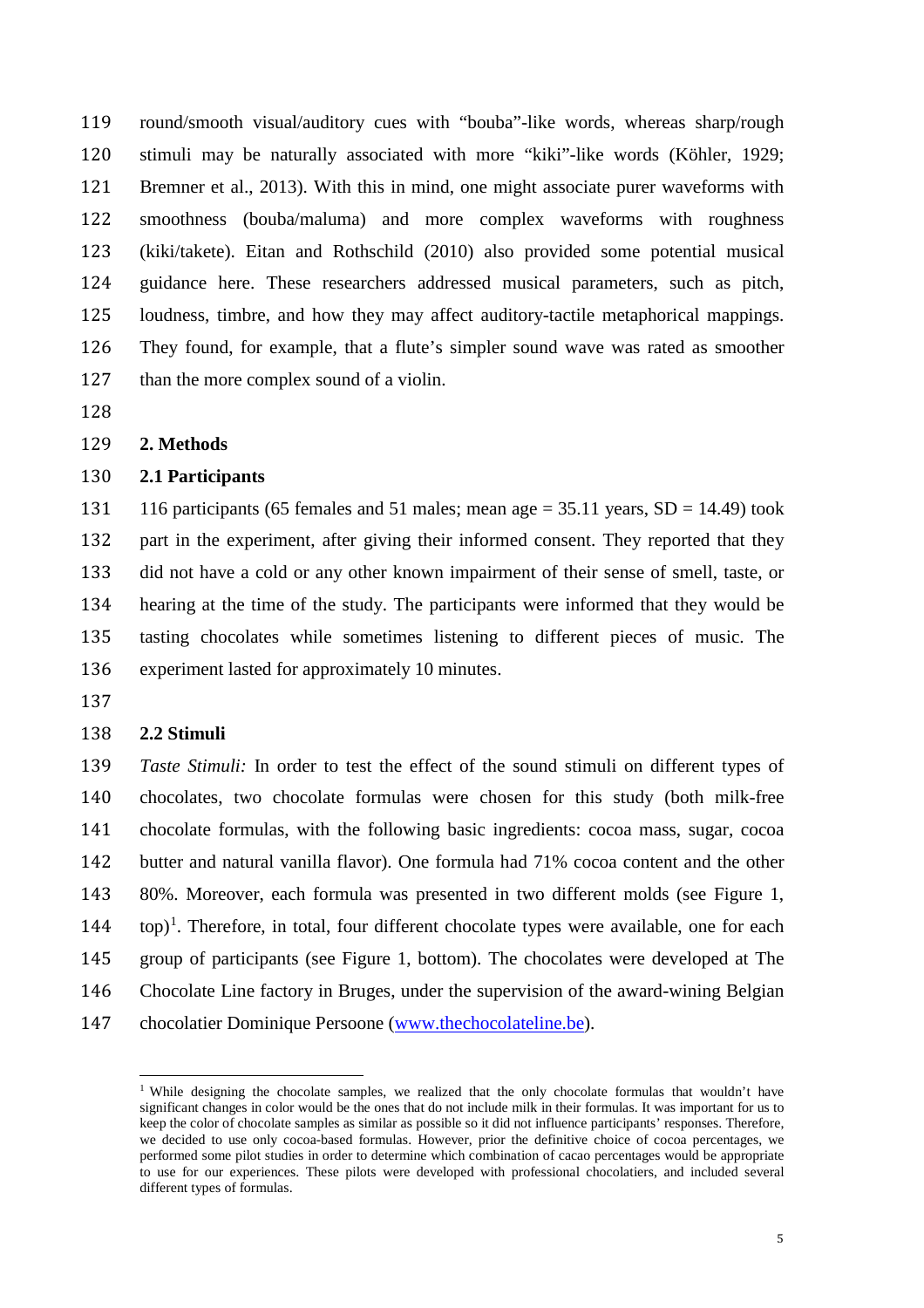- Note that all of the experimental chocolate samples had the same dark brown color,
- 149 and similar volume (approximately  $2.0 \text{ cm}^3$ ).
- 



 **Figure 1.** Round (top-left) and angular (top-right) shapes of the chocolates. Each group tasted one type of chocolate (bottom). All of them had the same color, and each shape was prepared with the 71%, and 80% cocoa chocolate formula.

 *Auditory stimuli:* Two soundtracks were prepared for this experiment, one corresponding to smoothness/creaminess, and the other to roughness. Along with the bouba-kiki effect (Köhler, 1929; 1947), the relationship between touch and sound highlighted by Eitan and Rothschild (2010) acted as a starting point for the production of the soundtracks. We reasoned that soft/smooth sounds are usually correlated with long-consonant-legato notes. By contrast, hard/rough sounds are most likely [2](#page-5-0) represented by short-dissonant-staccato notes<sup>2</sup>. That being said, the first soundtrack (produced to be congruent with creaminess, namely the 'creamy soundtrack') consisted of a loop-ascending scale of consonant-long flute notes, mixed with large hall reverberation. The second soundtrack (namely the 'rough soundtrack', intended to have an opposite effect from creamy soundtrack) consisted of a loop-ascending scale of three blended dissonant-dry pizzicato short violin lines.

<span id="page-5-0"></span> For example, in Eitan and Rothschild's (2010) study, higher – and louder – pitches/notes were rated as rougher/harder. Moreover, violin sound was rated as rougher/harder and drier as compared to flute.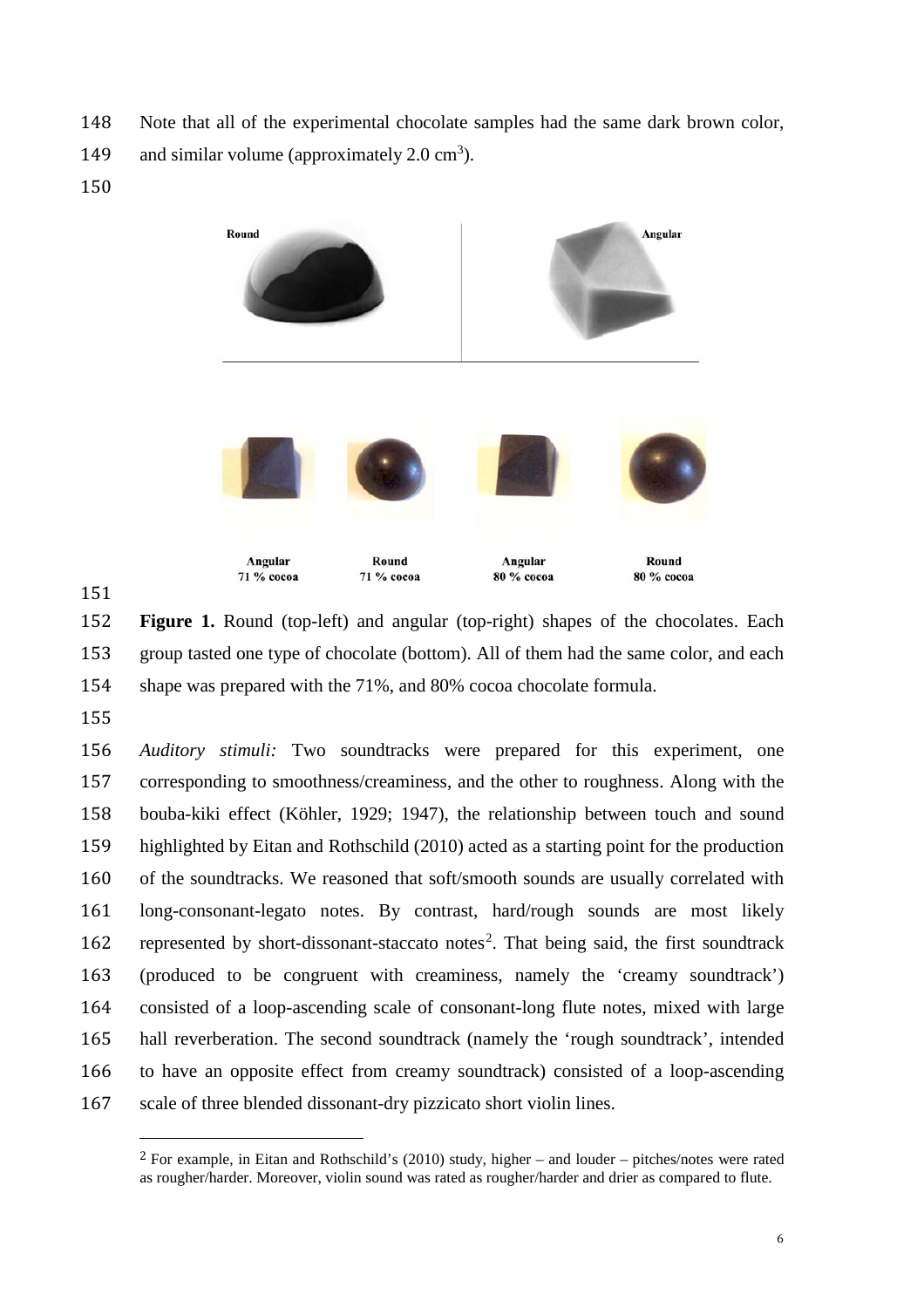168 Both soundtracks had approximately the same pitch range , and both were approximately 1 minute long. They were mastered to have similar dynamics and 170 loudness (Leq<sub>1min</sub>= 70 +/- 3 dBA). The soundtracks can be accessed via the following link: http://tinyurl.com/creaminess-chocolate (retrieved May 2016).

 Initially, a pre-test was conducted in order to verify that naïve listeners would indeed associate each of the soundtracks with the intended texture. Sixty-five people (36 female, 29 male; Mean age = 31.63 years, SD 16.46) took part in this pre-test. Here, the goal was to make the rating scales as comprehensive as possible for naïve listeners to complete the task of evaluating soundtracks in terms of tasting attributes. First, we considered that sweetness and bitterness are usually opposites in terms of valence – as compared, for example, to sourness and bitterness (see Reinoso Carvalho et al., 2016). Second, due to the fact that the opposite of creaminess may have more than one interpretation (i.e., watery, rough, lumpy, etc.) we decided to narrow the options down to the roughness of a chocolate, when compared to its creaminess. That being said, in this pre-test, with the intention of providing an objective way of evaluating two soundtracks that were produced to have opposite perceptual effects on the texture of chocolate, we decided to work with two bipolar dimensional scales, one bitter-sweet, and another creamy-rough.

 Each participant listened to both soundtracks and rated them on a 7-point bitter-to-187 sweet scale ('1' = Very bitter, '4' = Balanced, '7' = Very sweet), and on a 7-point 188 rough-to-creamy scale  $(1)$  = Very rough,  $4$  = Balanced,  $7$  = Very creamy). A significant difference between the ratings of the soundtracks was reported (ANOVA, 190 F(2, 127) = .33.62,  $p < .005$ ,  $\eta^2 = .35$ ). The results of the pre-test revealed that the creamy soundtrack was rated as significantly creamier (Mean creamy soundtrack = 4.95 SE = .17; Mean rough soundtrack = 3.00 SE = .17, *p* < .005) and sweeter (Mean 193 creamy soundtrack = 4.49 SE = .17, Mean rough soundtrack = 3.20 SE = .17,  $p <$  .005), than the rough soundtrack. In summary, the participants were able to classify both soundtracks as expected. Figure 2 shows the aforementioned ratings.

<span id="page-6-0"></span> Due to the fact that the rough soundtrack has three melodic lines playing together, with one of those melodies at higher pitch, it is possible that this soundtrack may have been perceived as higher in pitch, when compared to the creamy soundtrack.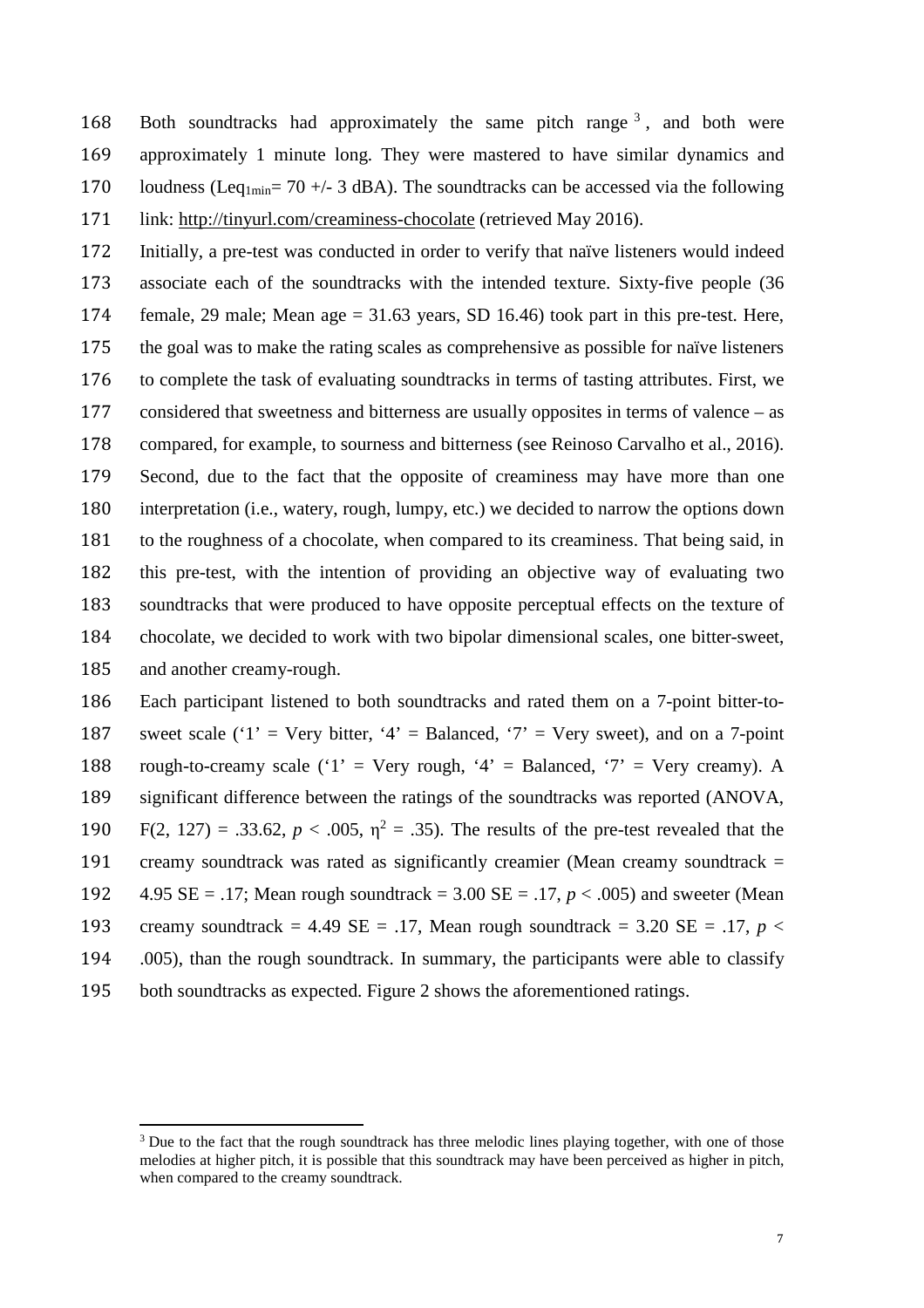

 **Figure 2.** Mean values of the pre-test ratings (based on 7-point scale). Error bars 198 indicate standard error (SE). Asterisk  $(4)$  indicate a significant difference at p < .005.

#### **2.3 Design and Procedure**

 *Design:* The study was approved by the Social Ethics Committee at KU Leuven (SMEC). Different participants tasted and rated two identical chocolates in two trials, each time listening to one of the two soundtracks (all ratings based on 7-point scales; see supplementary material for complete questionnaire). The independent variables for each experiment were sound condition (within-participants) and chocolate type (between-participants). The dependent variables were the ratings that the participants made for each trial. The soundtracks were presented in a counterbalanced order across participants. The order of presentation of the questions was fully randomized as well. 

 *Procedure:* The ninth floor of the Musical Instruments Museum Brussels (mim) was chosen as the site for the experiments. Due to its independent location inside the museum, being located between the museum's restaurant on the top floor and the rest of the exhibitions below, it was possible to have a well-controlled experimental environment during experimental hours. Four rectangular tables were placed in the experimental area, one for each experiment, with two computers on each table. The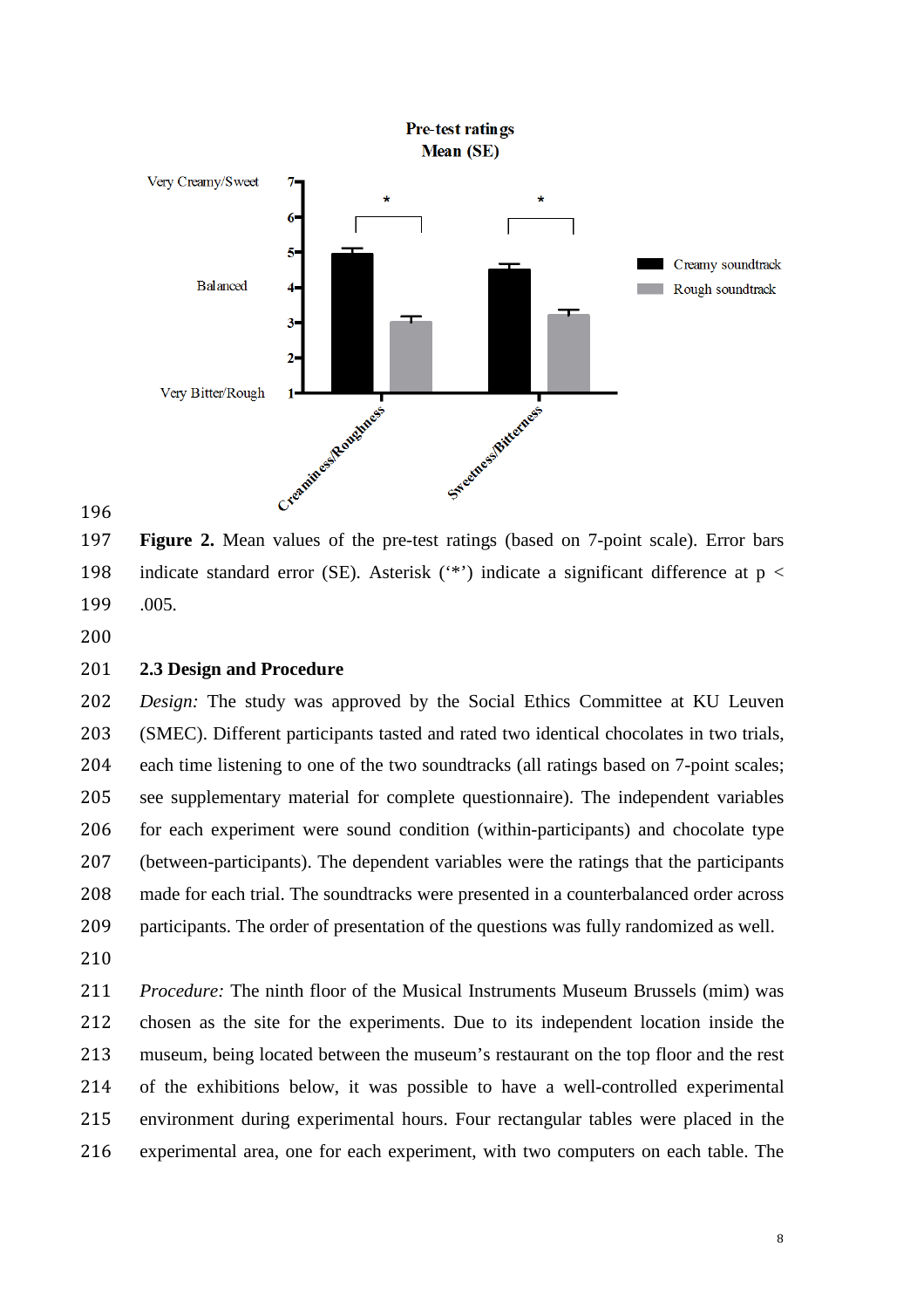natural light present in the experimental area was sufficient to provide a more 'intimate' ambience. Therefore, artificial light was kept to a minimum.

- Each participant was seated in front of a computer screen. Each participant had three chocolates, a glass of tap water, a pair of headphones, a computer mouse, and a keyboard to interact with the survey. The calibration of the reproduction system was 222 set to a comfortable – but at the same time immersive – listening level of Leq<sub>1min</sub> = 70 +/- 3dB (corresponding to 50% of the volume of the existent sound system). The soundtracks were presented over SONY MDRZX310 headphones. Note that the participants were not able to hear the sounds from the other participants' headphones. The survey consisted of an electronic form containing three main steps. In the first
- 227 step of the survey, the participants were instructed to read and accept the conditions of the informed consent before entering their personal details. They were instructed to drink water before eating each one of the experimental chocolates. Prior eating, the participants were also instructed not to chew the chocolates, but to let them melt inside the mouth. This instruction was included in order to help standardizing the way that all the participants experienced the texture of the experimental chocolates (see supplementary material for complete instructions).
- [4](#page-8-0) In a second step, they had to taste a small drop of bitter chocolate, as a covariant<sup>4</sup>. Here, they rated how much they liked it, and how sweet, bitter, and creamy they thought that it was. In this part of the experiment, the participants tasted and rated the chocolate without any sound.
- In the third and final step, the participants were randomly assigned to one of four groups (depending on which table they were asked to sit, they'd taste one of the four available chocolate groups; see Figure 1). Here, they had to taste and rate the same 241 chocolate twice<sup>[5](#page-8-1)</sup>, each time listening to one of the two soundtracks. After tasting each chocolate, they rated how much they liked it, how sweet, bitter, and creamy they thought it was. They also rated how much they liked each soundtrack, and how much they thought it matched the taste of the chocolate (all ratings based on individual 7- point scales, with '1' being 'Not at all', '4' 'Neutral' and '7' 'Very much'; see supplementary material for complete questionnaire).

<span id="page-8-0"></span><sup>4</sup> Industrial batch of 'Callebaut Dark Callets', recipe 70-30-38, with 70.5% cocoa.

<span id="page-8-1"></span> $<sup>5</sup>$  Both chocolates were numbered. The participants were instructed to eat chocolate Number 1 first,</sup> while listening to the first soundtrack, and then chocolate Number 2, while listening to the second soundtrack.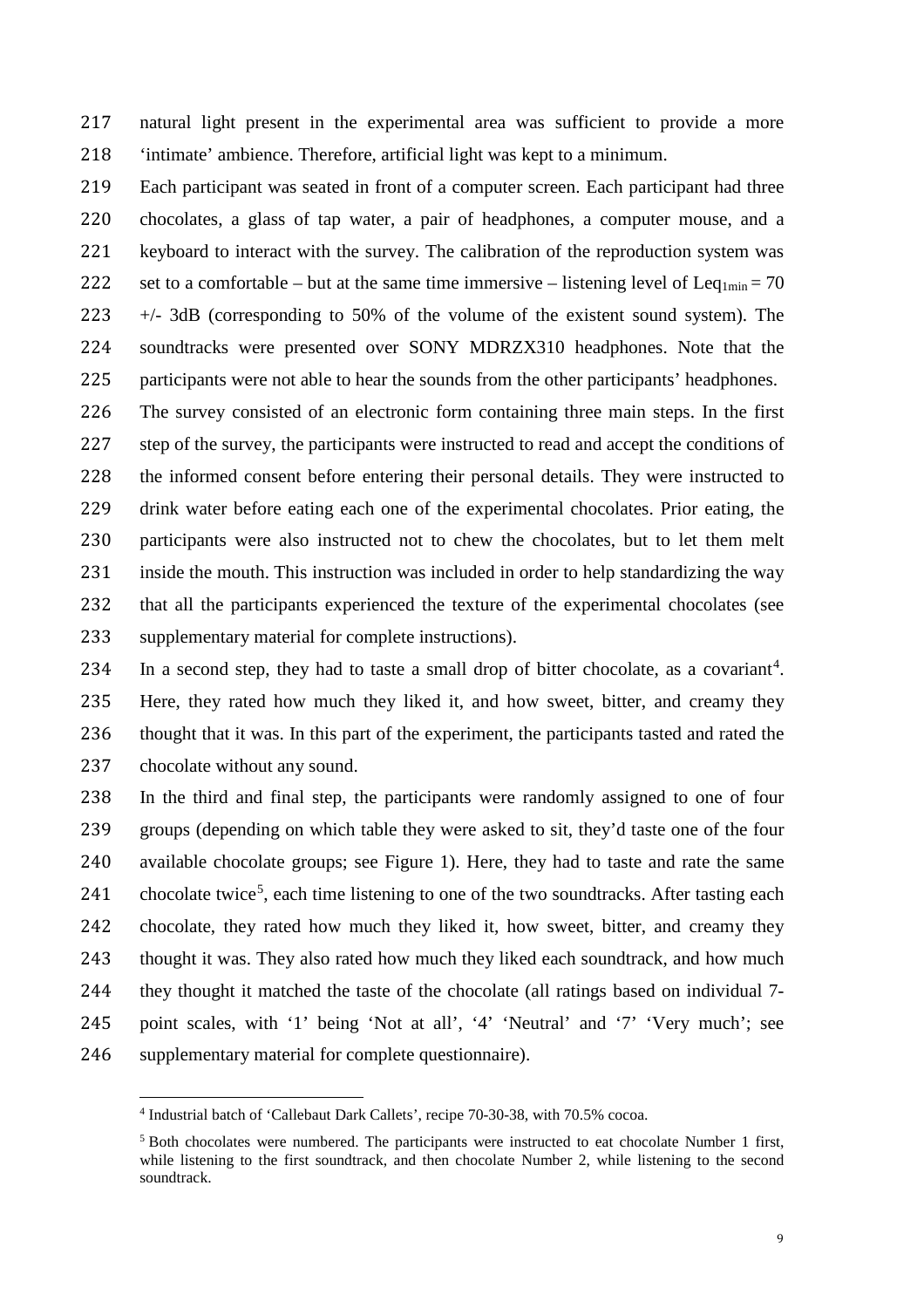Together with the written guidelines concerning the experiment, at least one supervisor was present during the experiment in order to provide guidance and support. Upon finishing the experiment, the participants were instructed to leave the room without discussing any details with the next group of participants. The experiment lasted for around 10 minutes.

252

 *Data analysis:* A repeated-measures multivariate analysis of variance (RM- MANOVA) test was performed, with soundtrack condition as the within-participant factor, and chocolate type (shape/cocoa content) as the between-participants factor. Furthermore, we calculated Pearson's correlation coefficients for participant ratings in order to understand any relationships behind the participants' evaluations. All of the post-hoc pairwise comparisons were Bonferroni corrected.

259

### 260 **3. Results**

261 *Multivariate tests:* Chocolate type did not have a significant effect on the participants' 262 ratings (F(18,327) = .1.46, p = .103, partial  $\eta^2$  = .074), but soundtrack condition did 263 (F(6,107) = 6.26, p<.005, partial  $\eta^2$  = .260). More specifically, participants reported 264 that the chocolates tasted creamier while listening to the creamy soundtrack, as 265 compared to the rough soundtrack ( $p = .002$ ; Mean creamy soundtrack = 4.07, SE = 266 .14; Mean rough soundtrack = 3.67,  $SE = .14$ ). The participants also reported that the 267 chocolates tasted sweeter while listening to the creamy soundtrack ( $p = .004$ ; Mean 268 creamy soundtrack = 3.77,  $SE = .13$ ; Mean rough soundtrack = 3.39,  $SE = .12$ ), and 269 that the chocolates tasted more bitter while listening to the rough soundtrack ( $p =$ 270 .010; Mean creamy soundtrack = 3.92,  $SE = .12$ ; Mean rough soundtrack = 4.23,  $SE =$ 271 .12).

272 Moreover, the participants reported having liked the creamy soundtrack significantly 273 more than the rough soundtrack ( $p < .005$ ; Mean creamy soundtrack = 3.64, SE = .16; 274 Mean rough soundtrack = 2.53,  $SE = .13$ ). When comparing how well they thought 275 the soundtracks matched the taste of the chocolates, a trend suggested that the creamy 276 soundtrack might have been a better match than the rough soundtrack ( $p = .077$ ; Mean 277 creamy soundtrack = 3.74,  $SE = .15$ ; Mean rough soundtrack = 3.36,  $SE = .15$ ). 278 Finally, no significant differences were found in terms of participants' enjoyment of 279 the chocolates when comparing the two soundtrack ratings ( $p = .161$ ; Mean creamy 280 soundtrack = 4.49,  $SE = .12$ ; Mean rough soundtrack = 4.32,  $SE = .13$ ; see Figure 3).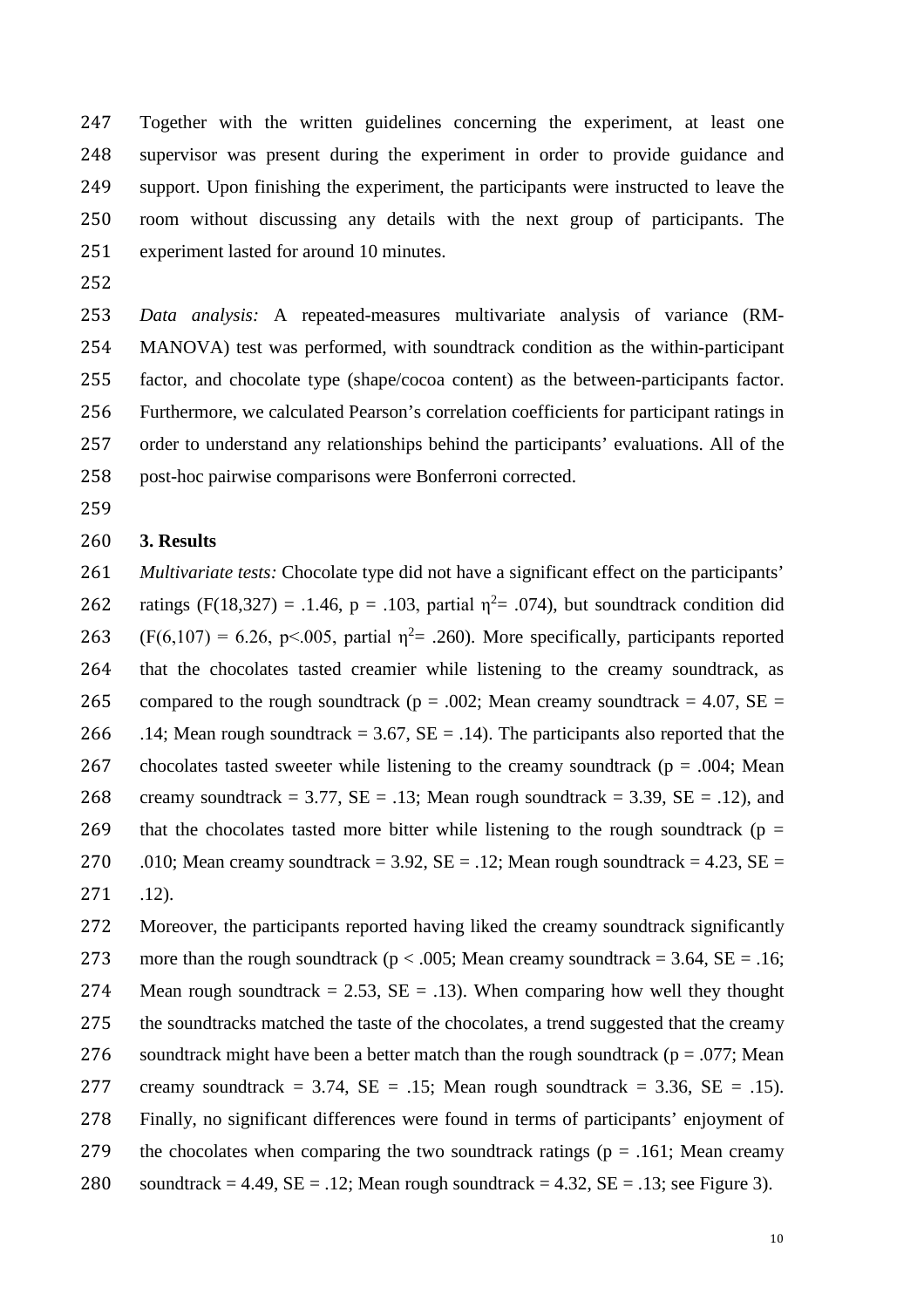

'Rough soundtrack' ratings (left column) 'Creamy soundtrack' ratings (right column)

283 **Figure 3.** Participants' mean ratings (based on 7-point scale). For each attribute, the 284 left column (solid) corresponds to rough soundtrack ratings, and the right column 285 (dotted) to creamy soundtrack ratings. Error bars indicate standard error. Asterisks '\*' 286 indicates a significant difference at  $p = .010$ , between the rough and creamy 287 soundtracks ratings.

288

 The participants were further subdivided in two groups – those who liked the creamy 290 soundtrack more than the rough soundtrack  $(N=71)$ , and the rest  $(N=38)$ . Such a grouping – namely 'soundtrack preference' – was included as an independent variable as part of the main analysis. Here, the results revealed a significant interaction 293 between soundtrack condition and soundtrack preference  $(F(6,109) = 47.89, p < .0005,$ 294 Pillai's Trace=.98), in particular for chocolate liking( $F(1,114) = 12.51$ , p=.01, partial  $\eta^2$  = .10), chocolate-soundtrack match (F(1,114) = 32.44, p < .005, partial  $\eta^2$  = .22), and 296 creaminess (F(1,114) = 5.02, p=.027, partial  $\eta^2$  = .04). For chocolate liking and chocolate-soundtrack match, the participants tended to give a higher rating to whichever soundtrack they preferred. However, for creaminess ratings, Bonferroni- corrected post-hoc testing revealed that only the group that preferred the creamy soundtrack reported higher creaminess ratings while listening to the creamy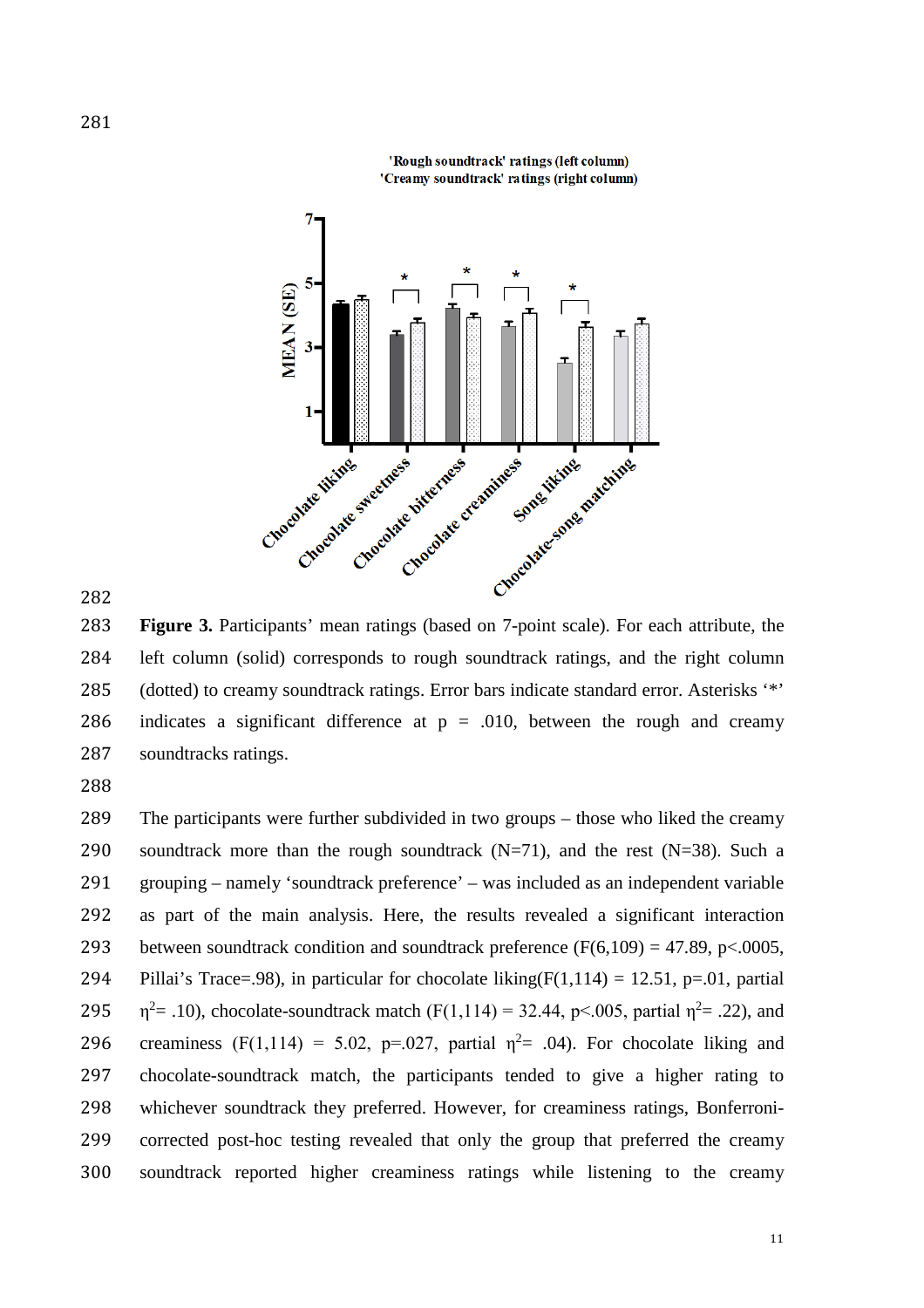soundtrack (p<.0005). In contrast, there was no significant interaction effect of 302 soundtrack condition and soundtrack preference on sweetness  $(F(1,114) = 0.41,$ 303 p=.52) or bitterness ratings  $(F(1,114) = 0.65, p=42)$ .

 *Correlations:* Table A1 shows the calculated correlations (See Appendix for Table A1). Sweetness and creaminess ratings were positively correlated with chocolate liking, whereas bitterness ratings were negatively correlated with the three aforementioned attributes. Moreover, chocolate liking and creaminess were positively correlated with soundtrack liking and chocolate-soundtrack matching. Finally, soundtrack liking and chocolate-soundtrack matching were positively correlated. In summary, there was a positive relationship between soundtrack liking, chocolate liking, and chocolate sweetness/creaminess ratings.

#### **4. Discussion**

 In the present study, two soundtracks were produced with the aim of modulating the perceived creaminess of chocolate. The first soundtrack was produced to be congruent with creaminess, and the second with roughness. Note that both soundtracks were compared and validated by means of a pre-test. In total, four chocolate samples were produced, with a combination of two shapes (round/angular) and two formulas (71% and 80% cocoa). The participants were subdivided into four groups, one corresponding to each of the available chocolate types. In each group, the participants tasted and rated the same chocolate twice, each time under the influence of one of the soundtracks.

 The results revealed that the soundtracks had the predicted effect on the perceived creaminess of the chocolates (see Figure 3). In particular, the creamy soundtrack significantly elevated ratings on creaminess, when compared to the effects of the rough soundtrack (that potentially decreased perceived creaminess). In addition, there was a direct relationship between ratings of sweetness and creaminess. Table 1A reveals that creaminess and sweetness ratings were positively correlated, whereas creaminess was negatively correlated with bitterness. These correlations also highlight the fact that creaminess and sweetness are positively correlated with chocolate liking (see Table 1A). One possible explanation for these correlations is that there may have been a general confound in the mind of the participants between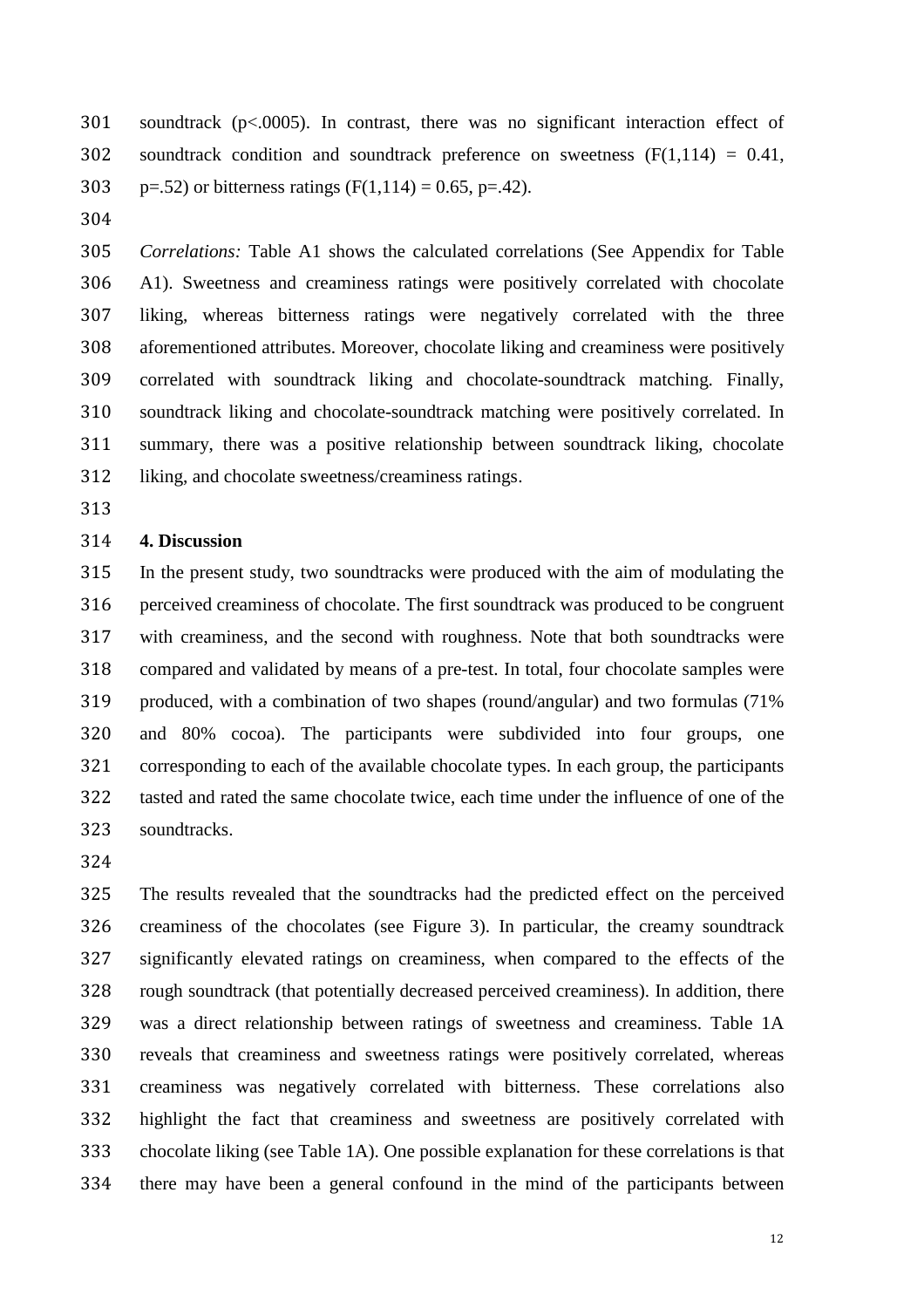creaminess and sweetness ratings, with sweetness perhaps being used as a proxy for creaminess. Two analogous cases have been reported previously with alcoholic beverages, whereby people, who are generally poor at estimating alcohol content, may use taste cues as a substitute. For instance, Stafford et al. (2012) reported that ratings of alcohol content was correlated with bitterness ratings in vodka when participants tasted a variety of vodka-juice mixtures at different alcohol levels. Moreover, it seems that high-impact flavor may be used as a proxy for alcohol content as well, such as hoppiness/bitterness in the case of beer (i.e., Reinoso Carvalho et al., 2016).

 It is also important to highlight the fact that, when producing the creamy soundtrack, some musical attributes that were here considered as congruent with creaminess, are also parameters that are usually correlated with sweetness (same for roughness with bitterness). For example, consonance (melodic and/or harmonic), legato articulation, and low discontinuity are parameters that were previously reported as being congruent with sweetness, and here used as congruent with creaminess as well. On the other hand, higher discontinuity and dissonance (in this case harmonic) are parameters that were previously reported as congruent with bitterness, and were here used as incongruent with creaminess (see Knöferle & Spence, 2012, and Knoeferle et al., 2015, for a review on musical and psychoacoustic parameters and their correspondent congruency with basic taste attributes). That being said, it would be plausible that these soundtracks could also have had an enhancing effect on the perceived texture of the chocolates while, in parallel, potentially having a perceptual effect on the chocolate's sweetness and bitterness.

 In general, the participants liked the creamy soundtrack significantly more than the rough soundtrack. On the basis of this result, it could be presumed that the greater enjoyment of the creamy soundtrack could have enhanced chocolate liking (see Cheskin, 1972, and Spence, 2015c, on the notion of sensation transference), which then heightened the perceived creaminess of the chocolate (shown in the correlations present in Table 1A). A further subdivision of the data (splitting the participants by soundtrack preference) revealed that only those who preferred the creamy soundtrack rated the chocolate as creamier while listening to the creamy soundtrack, thus implying a role of sensation transference in participant's responses. It is equally important to note that we did not observe a similar interaction effect for sweetness or bitterness ratings.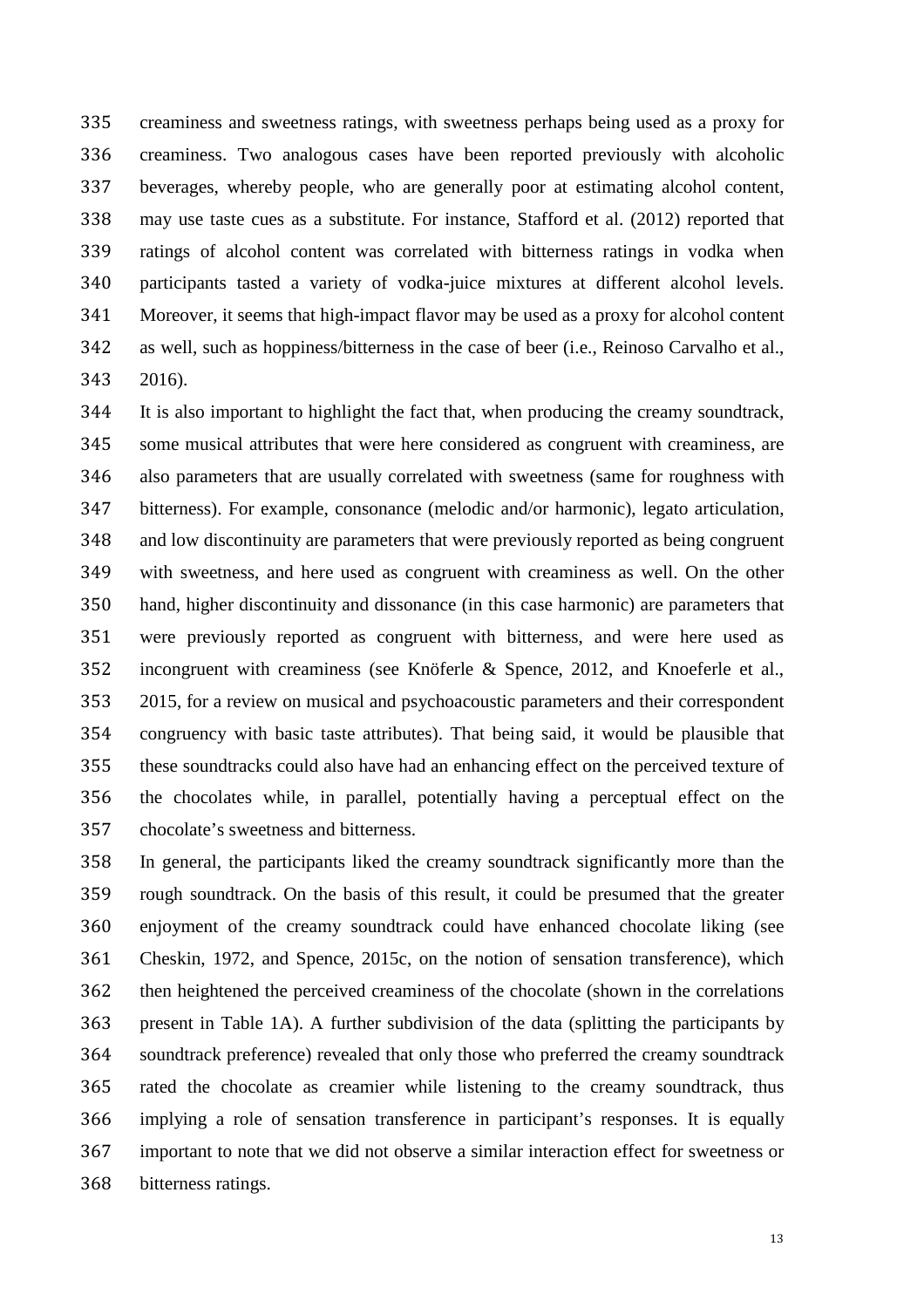On top of that, such differences in people's liking for the soundtrack did not affect their overall enjoyment of the chocolates (see Figure 3). Previous similar studies have reported that music tends to have an effect in the hedonic and perceptual ratings on food/beverages multisensory tasting experiences, with sound enhancing the enjoyment of food and drinks (cf. Kantono et al., 2016; Reinoso Carvalho et al., 2015b; Spence et al., 2013).

 The results reported here may well prove useful for innovators in the food industry. They demonstrate that sounds can, in some cases at least, have a perceptual effect on food without altering its hedonic experience, regardless of the fact that people might prefer one sound stimulus over the other (cf. Wang & Spence, 2015b). Our results show that the soundtracks that were produced specifically for this study could be considered as a reliable baseline for the production of other soundtracks, to be used in future similar assessments.

 Nevertheless, there are a few limitations of the present study that are worth mentioning here and which deserve to be assessed in future work. Principally, with these results it is difficult to conclude whether there is only one, or perhaps several mechanisms underlying these sound-chocolate associations. It would appear that there are a number of explicit crossmodal sound-flavor correspondences, driven mainly by the salient musical attributes of each soundtrack. However, since there is a clear correlation between soundtrack and chocolate liking, it could be argued that the present results hinge on some form of sensation transference effect rather than reflecting a 'true' crossmodal correspondence, at least when it comes to the creaminess ratings. Still, most of the musical attributes used in these exercises were chosen on the basis of contrast (think of consonant versus dissonant harmonies, reverberant versus dry ambiances, and so on). That being said, a plausible assumption would be that assessments such as this one will most likely be under the constant subjective preference of each participant, especially when working with those individuals lacking of specific musical training. For instance, most people prefer listening to consonant harmonies over dissonant ones, and so on.

 Moreover, it is also worth highlighting the fact that the soundtracks produced for this experiment are simple in terms of their musical composition (see Section 2.2). A similar exercise could use more complex sound stimuli (i.e., with more instrumental layers and/or more sound effects). This way it would be possible to assess the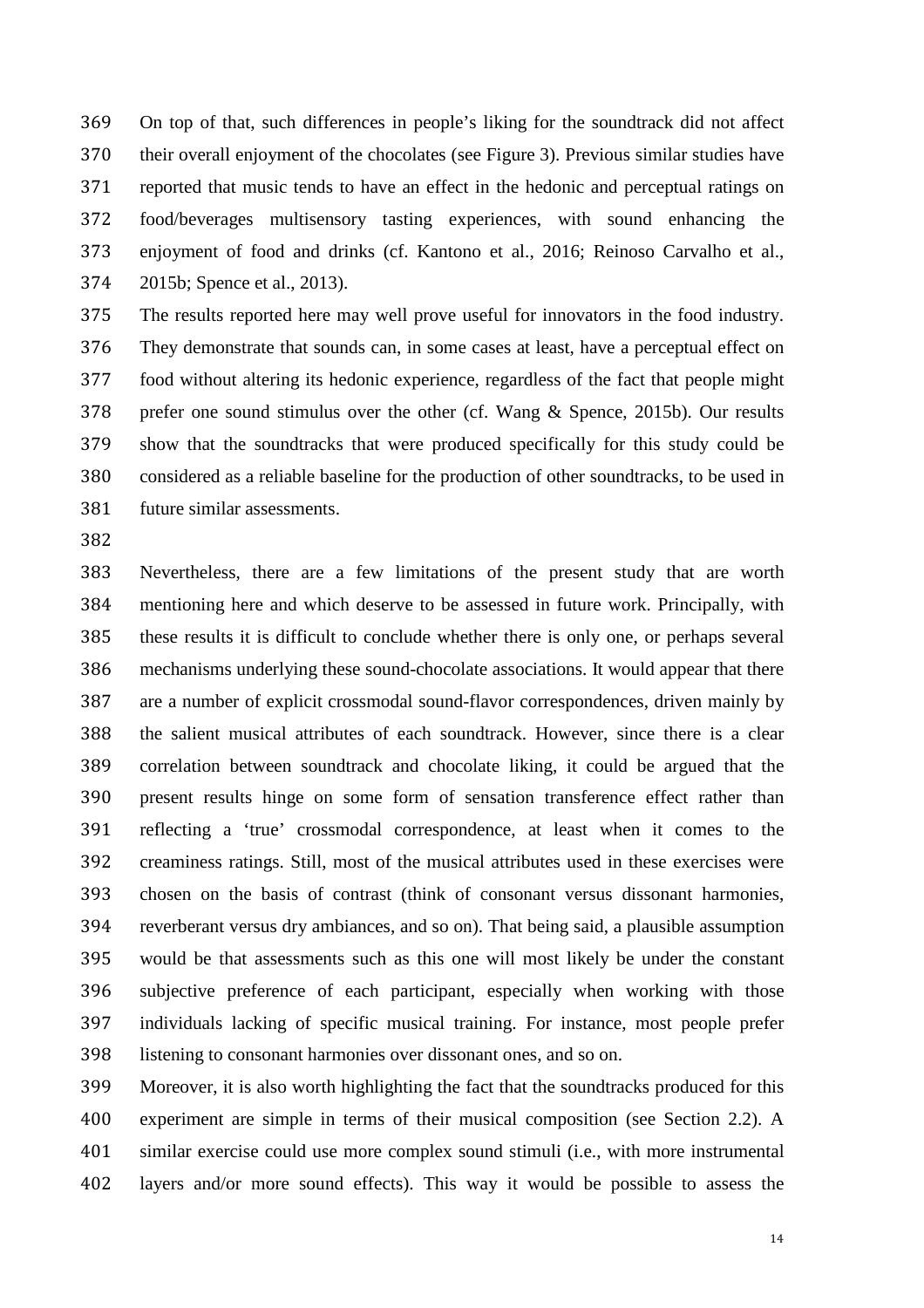potential of, for example, using popular music formats in order to modulate the perceived creaminess of chocolate (just think of all the music, e.g., advertising jingles, that are not produced with any thought given to sound-taste correspondences, but which could nevertheless still have a perceptual effect on people's perception of food and beverages).

 Here, it is interesting to note that the different types of chocolate (shape and cacao content) did not have a significant impact on our results. Previously, by contrast, it has been reported that round shapes tend to be associated with creaminess (see Yorkston & Menon, 2004, for the association of round vowel sound with creaminess), and food with a rougher surface can be perceived as sourer, when compared with food samples having a smoother surfaces (Slocombe, Carmichael, & Simner, 2016, Fairhurst et al., 2015). Moreover, previous research has also revealed that people tend to match sweeter chocolates with rounder shapes, and chocolates that are more bitter with angular shapes (Ngo, Misra & Spence, 2011; Gallace, Boschin & Spence, 2011; see Spence & Deroy, 2012, for a more general approach on the relation of shapes and taste/flavors; though see also Bremner et al., 2013, for cross-cultural differences). Apparently such changes in shape can affect the experience of consumers. For example, recently, a number of customers reported having experienced a sweeter new version of a milk chocolate bar, whereas the company (Cadbury) stated that the only thing that had changed in the novel chocolate's design was its shape - from an old 423 rectangular design into a new rounder one <sup>[6](#page-14-0)</sup> (Spence, 2014). Of course, in our experimental design, the shape and cacao content of the chocolates were varied on a between-participants basis, and soundtrack condition was a within-participants variable. Under this design, the soundtracks had a significant effect on the perceived taste and creaminess of the chocolates, whereas there was no apparent effect of the differences of the chocolates samples on ratings. Future complementary research could rehearse inverting the design/factors and implement, for example, different groups of soundtracks, where people listen to the same soundtrack twice, eating each time a chocolate with different shapes. Should a different pattern of results be obtained under such conditions, this might well add weight to the claim that crossmodal correspondences typically rely on explicit contrast for the effectiveness

<span id="page-14-0"></span><sup>6</sup> See "Revolt over Cadbury's' rounder, sweeter' bars: Not only has the classic rectangle shape of a Dairy Milk changed, customers say they are more 'sugary' too". From *Daily Mail Online*, *16th September*. Downloaded from [http://www.dailymail.co.uk/news/article-2421568/Revolt-Cadburys](http://www.dailymail.co.uk/news/article-2421568/Revolt-Cadburys-rounder-sweeter-bars-Not-classic-rectangle-shape-Dairy-Milk-changed-customers-also-sugary.html)[rounder-sweeter-bars-Not-classic-rectangle-shape-Dairy-Milk-changed-customers-also-sugary.html](http://www.dailymail.co.uk/news/article-2421568/Revolt-Cadburys-rounder-sweeter-bars-Not-classic-rectangle-shape-Dairy-Milk-changed-customers-also-sugary.html)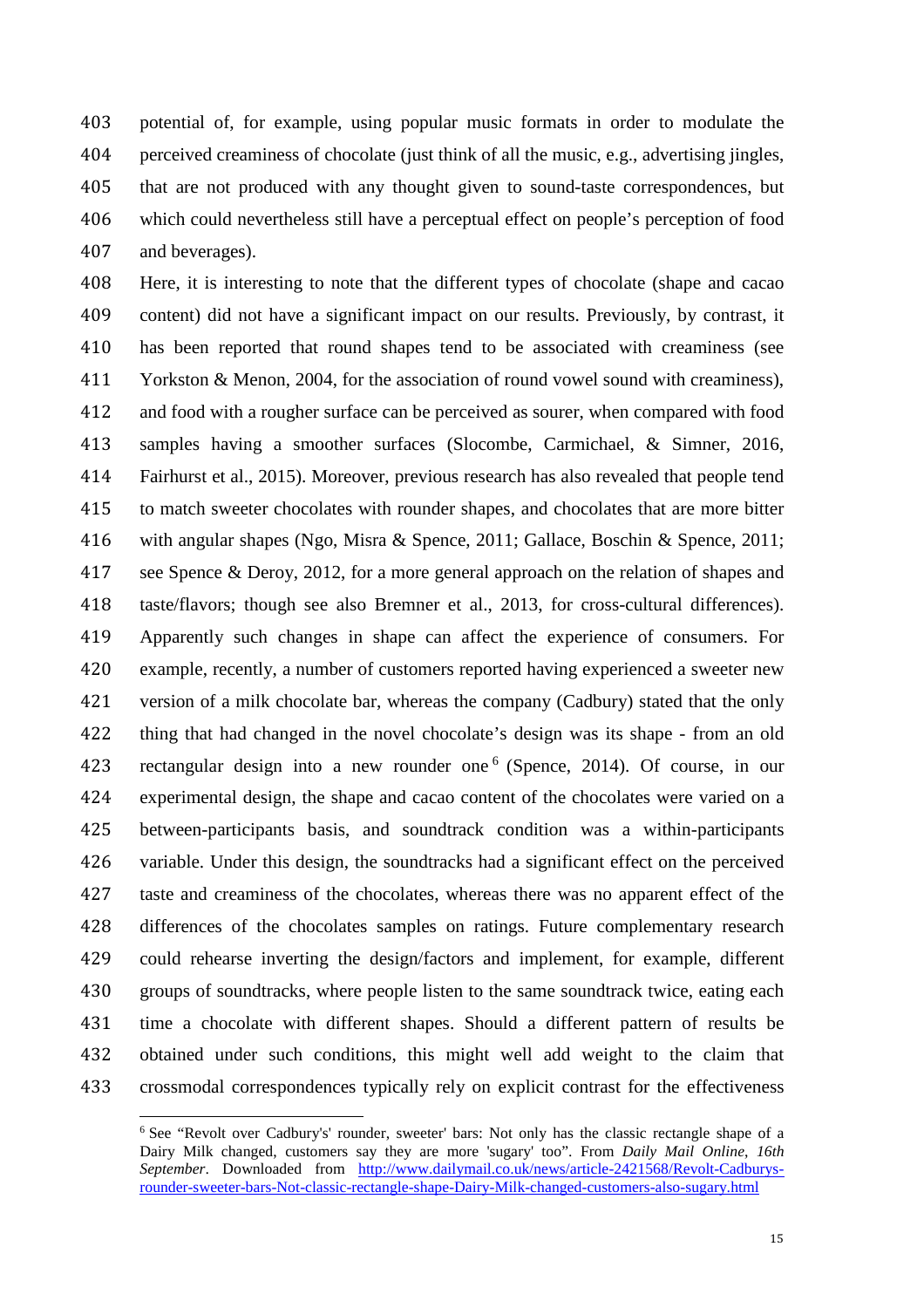(Spence, 2011).

 Finally, in future experiments it would perhaps also be interesting to assess the potential perceptual effect that these sounds may have on other types of chocolate (such as milk-based ones). A comparison between, for example, a wider contrast between chocolate formulas (i.e. a milk-based versus a more bitter chocolate - such as the ones we are using here), may provide us with new insights. In such case, it should also be considered that these chocolates would most likely have significantly different colors. Therefore, a solution in this case may be to artificially color all the chocolates within the same color range, although this might bring other visual factors into the experimental design that would be necessary to consider as well.

## **Acknowledgements**

*We would like to thank François Nelissen, Jo Santy, and Maite Bezunartea, for their* 

*contribution to the project. We would also like to thank the crew from 'The Chocolate* 

*Line, for producing and donating the chocolate samples used in this experiment, and* 

- *the mim crew for their kind support during the development of the experiment at the museum.*
- 

#### **6. References**

 Bremner, A., Caparos, S., Davidoff, J., de Fockert, J., Linnell, K., & Spence, C. (2013). Bouba and Kiki in Namibia? A remote culture make similar shape-sound matches, but different shape-taste matches to Westerners. *Cognition, 126*, 165-172. Bronner, K., Bruhn, H., Hirt, R., & Piper, D. (2012). What is the sound of citrus? Research on the correspondences between the perception of sound and flavour. In *Proceedings of the 12th International Conference of Music Perception and Cognition (ICMPC) and the 8th Triennial Conference of the European Society for the Cognitive Sciences of Music (ESCOM) 2012*, pp. 142-148, Thessaloniki, Greece.

 Crisinel, A.-S., Cosser, S., King, S., Jones, R., Petrie, J., & Spence, C. (2012). A bittersweet symphony: Systematically modulating the taste of food by changing the sonic properties of the soundtrack playing in the background. *Food Quality and Preference, 24*(1)*,* 201-204.

 Cheskin, L. (1972). *Marketing success: How to achieve it*. Boston, MA: Cahners Books.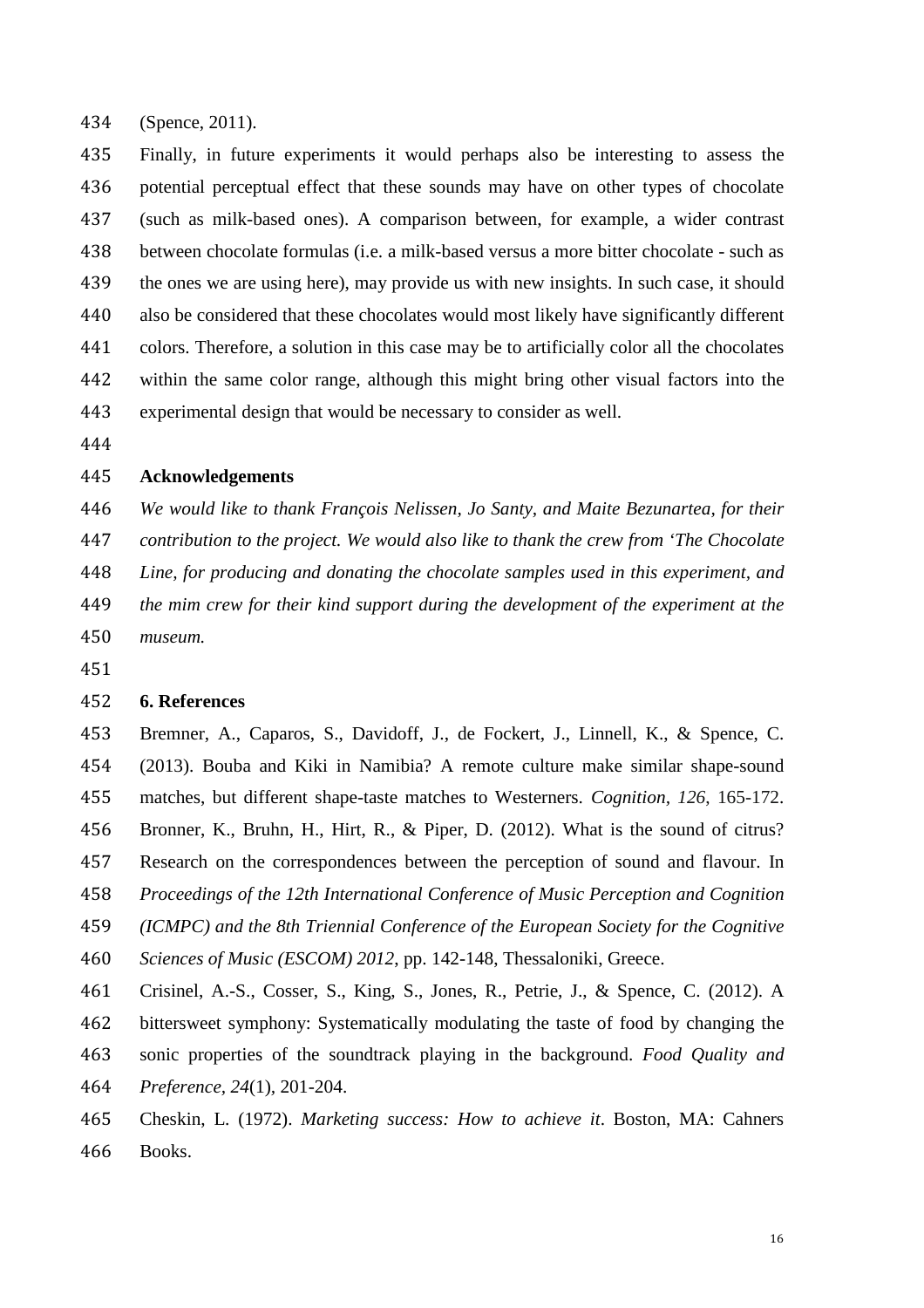- Eitan, Z., & Rothschild, I. (2010). How music touches: Musical parameters and listeners' audiotactile metaphorical mappings. *Psychology of Music*, *39*(4), 449-467.
- Fairhurst, M., Pritchard, D., Ospina, D., & Deroy, O. (2015). Bouba-Kiki in the plate:
- Combining crossmodal correspondences to change flavour experience. *Flavour, 4*:22.
- Gallace, A., Boschin, E., & Spence, C. (2011). On the taste of "Bouba" and "Kiki":
- An exploration of word-food associations in neurologically normal participants.
- *Cognitive Neuroscience*, *2*, 34-46
- Kantono, K., Hamid, N., Shepherd, D., Yoo, M. J., Grazioli, G., & Carr, B. T. (2016).
- Listening to music can influence hedonic and sensory perceptions of gelati. *Appetite,*
- *100*, 244-255.
- Knight, T. (2012). Bacon: The slice of life. In *The kitchen as laboratory: Reflections*
- *on the science of food and cooking* (eds. C. Vega, J. Ubbink and E. van der Linden),
- pp. 73-82. New York, NY: Columbia University Press.
- Knöferle, K., & Spence, C. (2012). Crossmodal correspondences between sounds and
- tastes. *Psychonomic Bulletin & Review*, *19*, 1-15.
- Knoeferle, K. M., Woods, A., Käppler, F., & Spence, C. (2015). That sounds sweet:
- Using crossmodal correspondences to communicate gustatory attributes. *Psychology & Marketing*, *32*, 107-120.
- Köhler, W (1929). *Gestalt psychology*. New York, NY: Liveright.
- Ngo, M., Misra, R., & Spence, C. (2011). Assessing the shapes and speech sounds
- that people associate with chocolate samples varying in cocoa content. *Food Quality*
- *& Preference*, *22*, 567-572.
- Reinoso Carvalho, F., Van Ee, R., Rychtarikova, M., Touhafi A., Steenhaut, K.,
- Persoone, D., Spence, C. & Leman, M. (2015a). Does music influence the
- multisensory tasting experience? *Journal of Sensory Studies, 30*(5), 404-412.
- Reinoso Carvalho, F., Van Ee, R., Rychtarikova, M., Touhafi, A., Steenhaut, K.,
- Persoone, D., & Spence, C. (2015b). Using sound-taste correspondences to enhance
- the subjective value of tasting experiences. *Frontiers in Psychology*, *6*:1309.
- Reinoso Carvalho, F., Van Ee, R., & Touhafi, A. (2013). T.A.S.T.E. Testing Auditory
- Solutions Towards the improvement of the Tasting Experience. In *Proceedings of 10th*
- *International Symposium on Computer Music Multidisciplinary Research* (pp. 795-
- 805). Marseille: L.M.A. Publications.
- Reinoso Carvalho, F., Van Ee, R., Touhafi, A., Steenhaut, K., Leman, M. &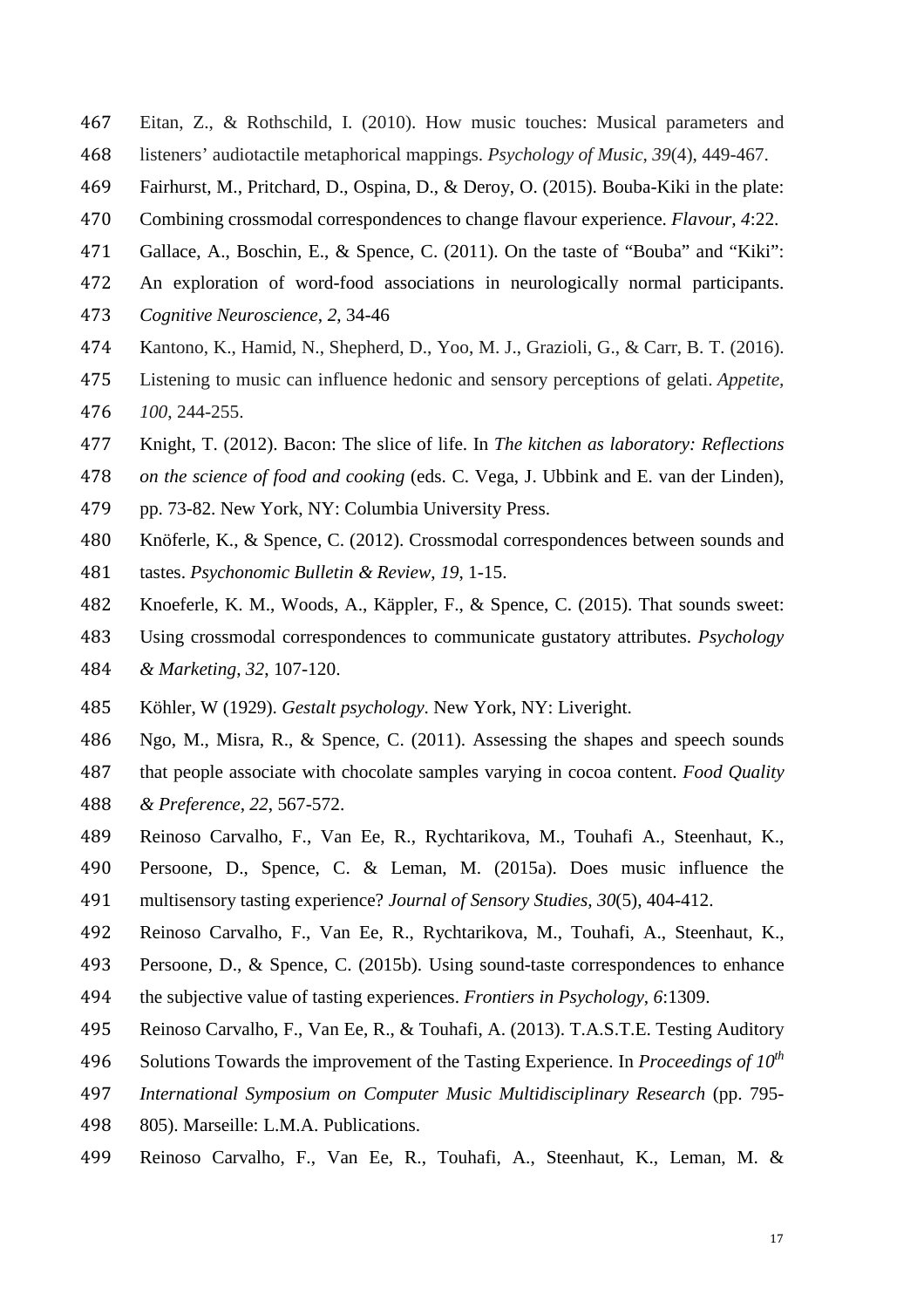- Rychtarikova, M., (2015c). Assessing multisensory tasting experiences by means of
- customized sonic cues. In *Proceedings of Euronoise 2015, 352* (pp. 1-6). Maastricht
- Reinoso Carvalho, F., Wang, Q. J., Van Ee, R., & Spence, C. (2016). The influence of
- soundscapes on the perception and evaluation of beers. *Food Quality and Preference*,
- *52*, 32-41.
- Seo, H.-S., & Hummel, T. (2011). Auditory–olfactory integration: Congruent or pleasant sounds amplify odor pleasantness. *Chemical Senses*, *36*(3), 301-309.
- Seo, H.-S., Lohse, F., Luckett, C. R., & Hummel, T. (2014). Congruent sound can
- modulate odor pleasantness. *Chemical Senses*, *39*(3), 215-228.
- Slocombe, B. G., Carmichael, D. A., & Simner, J. (2016). Cross-modal tactile-taste
- interactions in food evaluations. *Neuropsychologia, 88*, 58-64.
- Spence, C. (2011). Crossmodal correspondences: A tutorial review. *Attention, Perception, & Psychophysics*, *73*(4), 971-995.
- Spence, C. (2012). Auditory contributions to flavour perception and feeding
- behaviour. *Physiology & Behavior*, *107*(4), 505-15.
- Spence, C. (2014) Assessing the influence of shape and sound symbolism on the
- 516 consumer's response to chocolate. *New Food Magazine*,  $8^{th}$  *December*.
- [http://www.newfoodmagazine.com/advent-calendar/assessing-the-influence-of-shape-](http://www.newfoodmagazine.com/advent-calendar/assessing-the-influence-of-shape-and-sound-symbolism-on-the-consumers-response-to-chocolate/)
- [and-sound-symbolism-on-the-consumers-response-to-chocolate/.](http://www.newfoodmagazine.com/advent-calendar/assessing-the-influence-of-shape-and-sound-symbolism-on-the-consumers-response-to-chocolate/)
- Spence, C. (2015a). Eating with our ears: Assessing the importance of the sounds of
- consumption to our perception and enjoyment of multisensory flavour experiences.
- *Flavour, 4:*3.
- Spence, C. (2015b). Multisensory flavor perception. *Cell*, *161*(1), 24-35.
- Spence, C. (2016). Sound bites and digital seasoning. In Sorensen, V. (Ed.), *Sound,*
- *media art, and the metaverse*. [ICMA Array (Lindborg, P.-M., & Styles, S. eds.), vol
- 2016, Special Issue: Proceedings of Si15, Singapore, August 2015], pp. 9-15.
- Spence, C., & Deroy, O. (2012). On the shapes of tastes and flavours. *Petits Propos Culinaires*, *97*, 75-108.
- Spence, C., Michel, C., & Smith, B. (2014). Airplane noise and the taste of umami.
- *Flavour*, *3:*2.
- Spence, C., & Piqueras-Fiszman, B. (2014). *The perfect meal: The multisensory*
- *science of food and dining*. Oxford, UK: John Wiley & Sons.